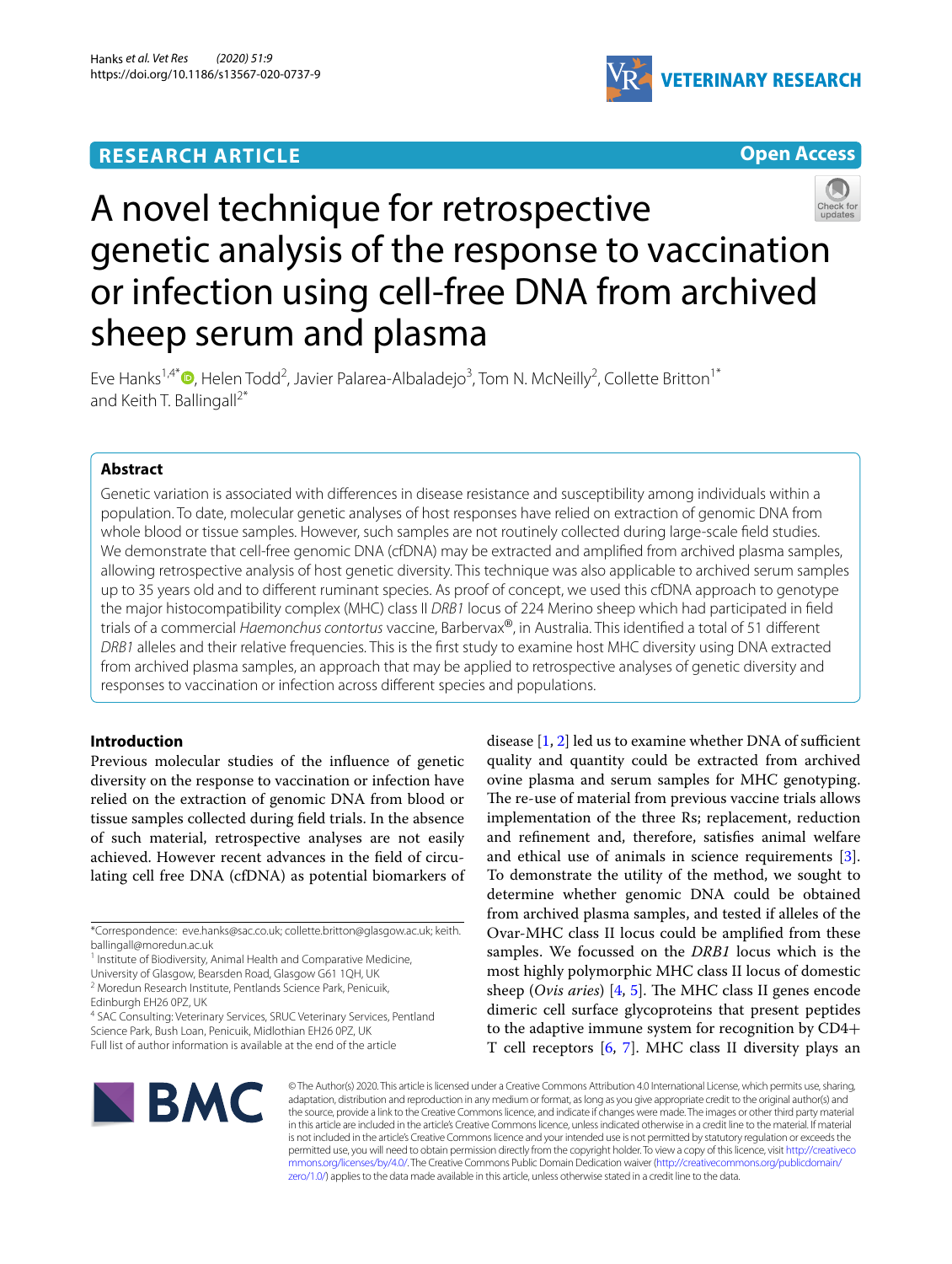important role in determining the type and intensity of the immune response to foreign antigens within a population [[4\]](#page-5-3).

Previous studies have identifed associations between MHC diversity and resistance or susceptibility to gastrointestinal nematodes (GIN) infection in diferent sheep breeds [[8–](#page-5-7)[12](#page-5-8)]. MHC infuence on the response to GIN vaccination has not been examined. GIN infection is a major clinical and economic problem in humans and livestock and a key constraint to small ruminant productivity globally [[13](#page-5-9)]. Current control relies on administration of anthelmintic drugs, however parasite resistance to the commonly used anthelmintics (benzimidazole, levamisole and avermectin classes) is widespread, with multidrug resistance having considerable impact in some areas [[14](#page-5-10)]. The blood-feeding nematode *Haemonchus contortus* is the most pathogenic GIN of sheep and goats and the predominant species in warm climates, including large parts of Australia and South America [[15,](#page-5-11) [16](#page-5-12)]. Barbervax®, the frst vaccine commercialised for a GIN of any host, was launched in Australia in 2014 [\[17](#page-5-13)] and in South Africa in 2016 [[18](#page-5-14)] after being developed in Scotland, UK. Vaccination is highly efective under controlled challenge conditions [>70% reduction in worm burden and >90% reduction in faecal egg count (FEC)] [[19](#page-5-15)[–21](#page-5-16)]. However under feld challenge during vaccine trials, there was considerable variation between vaccinated individuals in their level of protection, as measured by faecal egg count, blood haemoglobin concentration and anti-Barbervax<sup>®</sup> antibody titre  $[22]$  $[22]$ .

In this retrospective analysis, we made use of archived plasma from Australian vaccine feld trials to demonstrate the applicability of our novel PCR approach in detailing ovine MHC genotypes. While this study focussed on the MHC class II *DRB1* locus, the novel approach we describe using archived serum or plasma is equally applicable to retrospective studies of genetic diversity at other loci and to other infections or vaccinations.

#### <span id="page-1-1"></span>**Materials and methods Plasma samples**

Plasma samples were collected during 2011–2013 from Australian Merino sheep during nine Barbervax® registration trials carried out by two companies; CSIRO and VHR, in New South Wales, Australia (Table [1\)](#page-1-0). These studies were designed to test vaccine efficacy. Blood was obtained by jugular venepuncture using sodium heparin tubes and plasma separated at room temperature and stored at −20 °C. Sheep varied in age from 2 months to 2.5 years and included lambs, yearlings and ewes. The Australian Barbervax® trials obtained ethical approval from the Australian Animal Ethics Committee for each trial and animals were handled in compliance with AEC and any applicable local regulations.

Serum was obtained from Texel cross sheep from a 2014 Barbervax® trial at the Moredun Research Institute (MRI), with ethical approval from MRI Experiments and Ethics Committee (MRI E46 11) and were conducted under approved UK Home Office licence (PPL 60/03899) in accordance with the 1986 Animals (Scientifc Procedures) Act. Ovine serum collected between 1984 and 2004 and archived bovine and caprine serum were obtained from MRI archives.

#### **Barbervax**® **vaccination schedules**

Merino lambs were vaccinated subcutaneously fve times during the grazing season over spring and summer, and yearlings and ewes given four doses of vaccine at 3–6 weekly intervals. Blood was sampled from all sheep on vaccination days or at fortnightly intervals for anti-Barbervax® Ab titre measured by ELISA, as described previously [\[23](#page-5-18)]. Sheep were organised by trial location, year and age, as shown in Table [1](#page-1-0), and totalled 9 separate trials from 2011 to 2013. In each trial 20–40 animals were vaccinated with Barbervax® from which 224 sheep were genotyped.

| Company      | Site                      | Year of trial | Number of sheep genotyped | Age of sheep |
|--------------|---------------------------|---------------|---------------------------|--------------|
| <b>CSIRO</b> | Armidale, New South Wales | 2011          | 4                         | Lambs        |
| <b>CSIRO</b> | Armidale, New South Wales | 2012          | 30                        | Lambs        |
| <b>CSIRO</b> | New South Wales           | 2012          | 27                        | Yearlings    |
| <b>CSIRO</b> | New South Wales           | 2013          | 20                        | Ewes         |
| <b>VHR</b>   | Armidale, New South Wales | 2012          | 36                        | Lambs        |
| <b>VHR</b>   | Dundee, New South Wales   | 2012          | 28                        | Yearlings    |
| <b>VHR</b>   | Kingston, New South Wales | 2012          | 25                        | Yearlings    |
| <b>VHR</b>   | Dundee, New South Wales   | 2013          | 24                        | Ewes         |
| <b>VHR</b>   | Kingston, New South Wales | 2013          | 30                        | Ewes         |
|              |                           |               |                           |              |

<span id="page-1-0"></span>**Table 1 Details of trials for Australian Merino sheep genotyped for this study**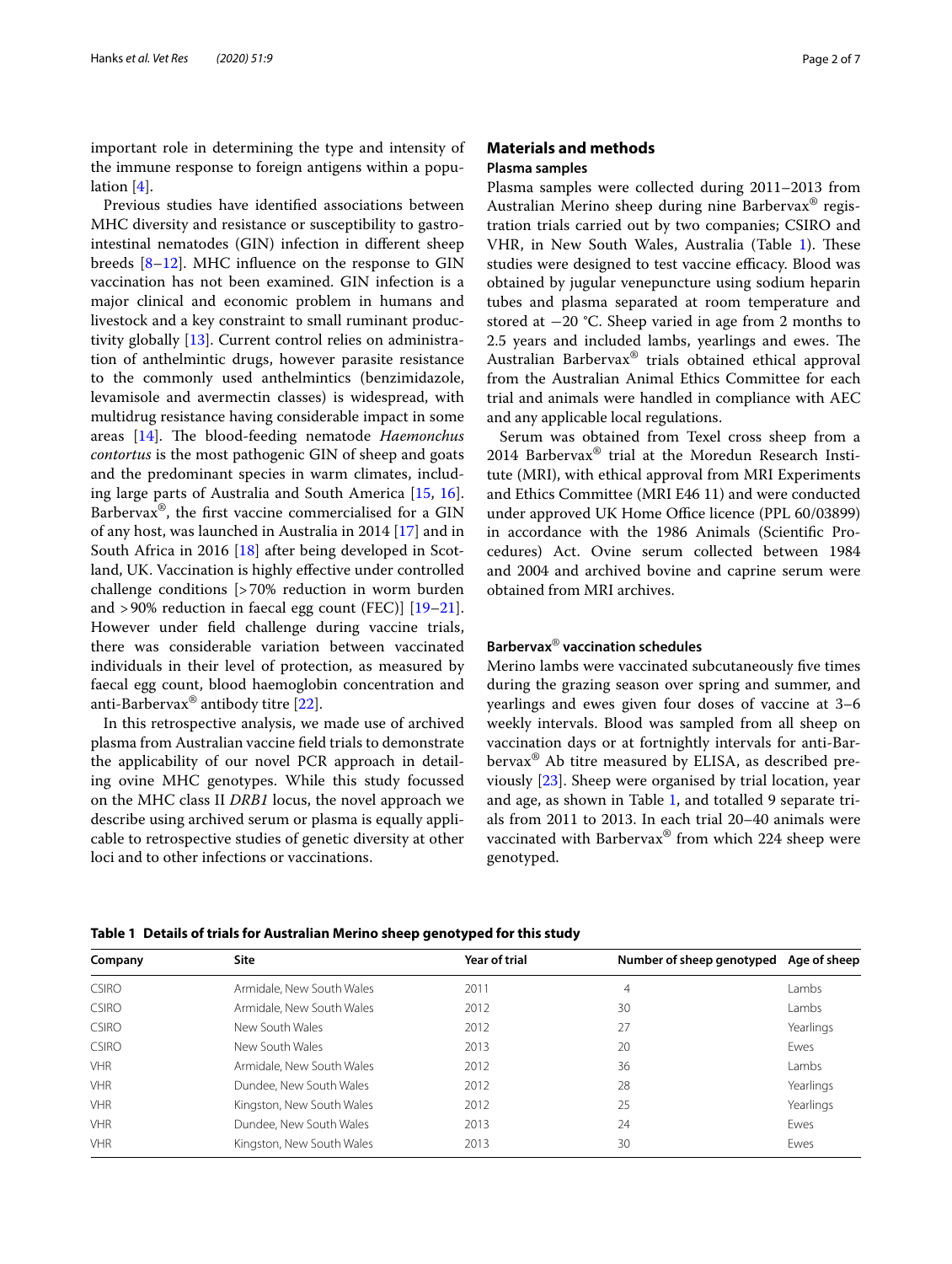#### **Preparation of genomic DNA**

Genomic DNA (gDNA) was prepared in the UK, from archived plasma samples using the Qiagen DNeasy Blood & Tissue kit (Qiagen UK, 69504), with the only modifcation to the standard procedure being the use of serum or plasma instead of blood or tissue. The following was added to a 1.5 mL Eppendorf tube: 100 µL serum or plasma, 100 uL PBS, 20 uL Proteinase K and 200 uL of buffer AL. The protocol provided with the kit was then followed. Eluted DNA (50  $\mu$ L) was quantified using Nanodrop spectrophotometry (ThermoFisher Scientific). This indicated a typical concentration of  $5-15$  ng/ $\mu$ L, therefore a yield of 250–750 ng gDNA per 100 µL plasma was obtained. There was no obvious difference in yield of gDNA using serum or plasma.

#### **PCR amplifcation of the ovine MHC class II** *DRB1* **locus**

Oligonucleotide PCR primers targeting the 5′ and 3′ intronic regions fanking, or partially overlapping the highly polymorphic second exon of the *Ovar*-*DRB1* gene were utilised. Primers are listed in Table [2](#page-2-0) and their locations relative to the second exon of the *DRB1* gene are shown diagrammatically in Additional file 1. The primers had previously been designed to amplify *DRB1* exon 2 using DNA from whole blood [\[6](#page-5-5)], with the exception of nested primers 455 and KBEH1 which were new to this study. Diferent primer combinations were used in nested or hemi-nested PCR reactions to optimise amplifcation of the second exon using the DNA isolated from plasma. Primers 275 and 329 were used in the frst round PCR then 455 and 329 in the second round or, if no amplifcation was achieved, an alternative combination of PCR primers, 330 and 329 in the frst round and 455 and 329 in the second round were used. The combination of primers 455 and 329 in the frst round and primers KBEH1 and 329 in the second round improved the amplifcation of both alleles in animals initially typed as homozygous and this primer combination was used to validate all homozygous animals.

Nested and hemi-nested PCR was conducted in 50 µL reactions consisting of 200 nM of each primer, 1 Unit One*Taq* polymerase (New England BioLabs, M0480S) and corresponding buffer and  $2-4 \mu L$  (20–40 ng) of purifed gDNA as template. Two microliters of frst round PCR product was used as template in a second round of PCR. First round PCR cycling conditions were: 94 °C for 2 min, followed by  $15-20$  cycles at 94 °C for 30 s, 58–60 °C for 30 s, and 72 °C for 30 s, with a fnal extension at 72  $\degree$ C for 4 min. The second round used the same cycling conditions, but for 30 cycles. PCR products were analysed by electrophoresis on 1% agarose gels and sent directly for purifcation and sequencing or sequenced following gel excision and purifcation using the Wizard SV Gel and PCR Clean-Up System (Promega, A9281). All PCR products were sequenced in both directions by Eurofns Genetic Services (Germany), using terminal primers.

#### **Cloning of** *Ovar***‑***DRB1* **PCR products**

Alleles that proved difficult to annotate from direct sequencing of the PCR product were cloned into the pGEM-T-easy vector (Promega, A1360) and transformed into *E. coli* JM109 cells, applying blue/white selection with IPTG (isopropyl β-D-1-thiogalatopyranoside, Merck 367-93-1) and X-gal (5-bromo-4-chloro-3-indolyl β-Dgalactopyranoside, ThermoFisher Scientific B1690). Twelve colonies per PCR product were PCR screened for the correct insert using primers 455 and 329. Individual clones representing both alleles were identifed by digestion of the colony PCR product with 5 U of the frequent cutting restriction enzyme RsaI (ThermoFisher Scientific, ER1121) at 37 °C for 1 h [[6](#page-5-5)]. RsaI was inactivated at 80 °C and digested PCR products (15 µL) were separated on an 8% polyacrylamide gel. DNA from a minimum of three clones representing both alleles, as indicated by the RsaI digest pattern, was sequenced in both directions.

#### *Ovar***‑***DRB1* **sequence analysis**

Sequences were analysed using the SeqMan Pro 14 program within the DNASTAR software package. Contigs were assembled from the forward and reverse DNA sequences from each plasma sample. Heterozygous

<span id="page-2-0"></span>**Table 2 Oligonucleotide primers used for amplifcation of the second exon of the** *Ovar***-***DRB1* **locus. Adapted from [[6\]](#page-5-5)**

| Primer name | Position relative to the first base of the second<br>exon of the Ovar-DRB1 locus | Forward (F) or reverse (R) | Sequence                  |
|-------------|----------------------------------------------------------------------------------|----------------------------|---------------------------|
| 275         | Intron $1(-55$ to $-35)$                                                         |                            | ATTAGCCTCTCCCCCAGGAGTC    |
| 329         | Exon 2/intron 2 (263 to $+15$ )                                                  | R                          | CACCCCCGCGCTCAC/CTCGCCGC  |
| 330         | Intron $1(-55$ to $-35)$                                                         |                            | ATTAGCCTCYCCCCAGGAGKC     |
| 455         | Intron $1$ /exon $2$ ( $-16$ to $+8$ )                                           |                            | TATCCCGTCTCTGCAG/CACATTTC |
| KBFH1       | Intron $1$ /exon $2$ ( $-7$ to $+14$ )                                           |                            | TCTGCAG/CACATTTCYTGGAG    |

Intron 1 sequence is indicated as negative, intron 2 sequence is indicated as positive. Positions 1 to 270 indicate exon 2. The intron exon boundary is marked by /.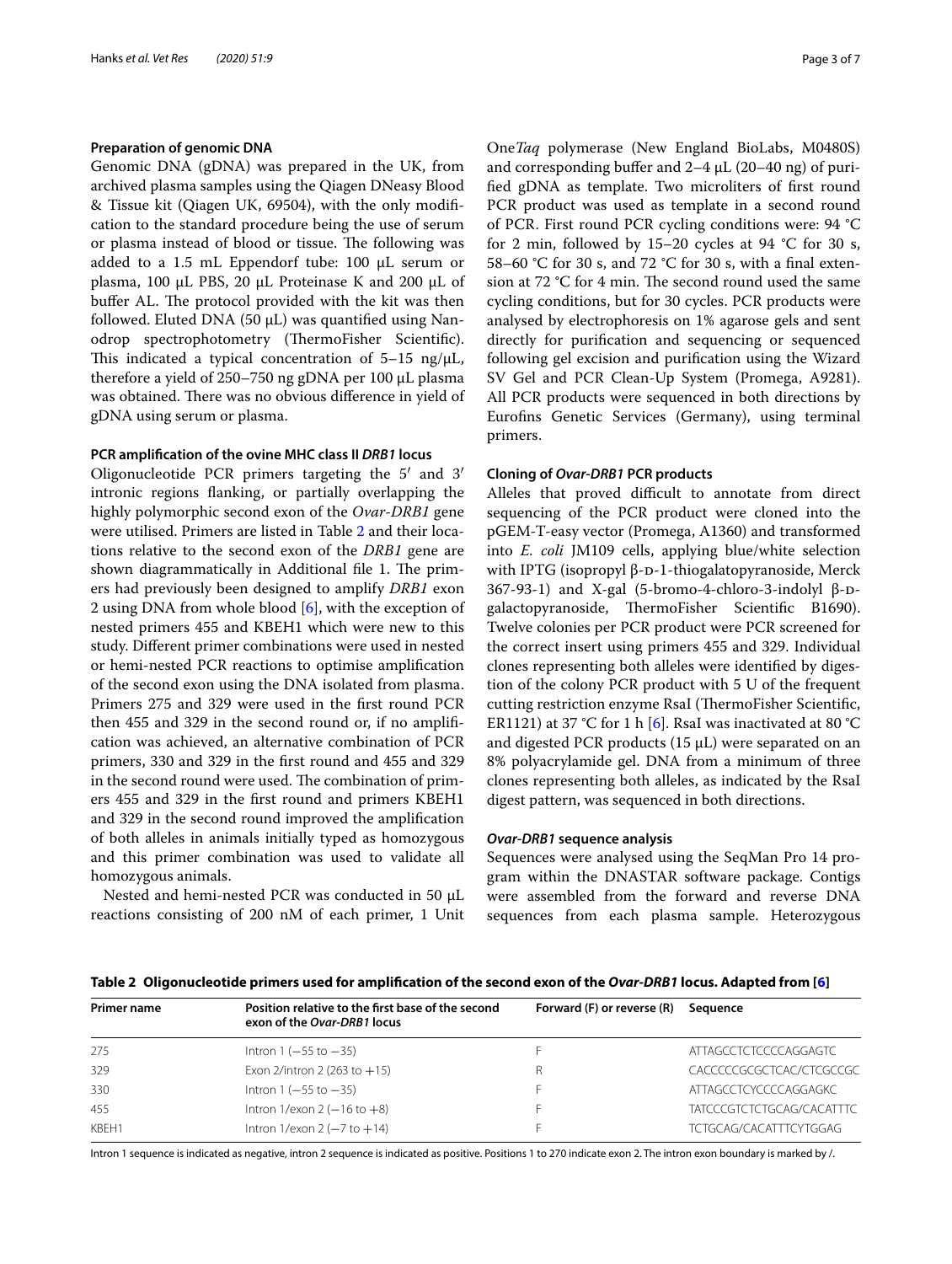positions were manually labelled according to the International Union of Biochemistry (IUB) ambiguity code (Nomenclature Committee of the International Union of Biochemistry, 1984). Each sequence was searched against a database of all known *Ovar*-*DRB1* alleles downloaded from the immunopolymorphism database (IPD)-MHC database [\[5](#page-5-4), [7](#page-5-6), [24](#page-5-19)] using a Basic Local Alignment Search Tool (BLAST). The two alleles providing the highest alignment scores were then manually checked to ensure a perfect match.

#### **Results**

#### **Amplifcation of MHC class II** *DRB1* **alleles from archived plasma from Merino sheep**

The second exon of the ovine MHC class II *DRB1* locus was successfully amplifed by hemi-nested PCR from DNA template extracted from archived plasma samples from Merino sheep. The samples had been collected during 2011–2013 Australian Barbervax feld trials and stored at −20 °C prior to DNA extraction. From a total of 257 samples initially tested by PCR, products were obtained from 224 Merino samples (87%). This demonstrated that DNA of sufficient quantity and quality can be extracted from most archived plasma samples for amplifcation of the *DRB1* locus.

#### <span id="page-3-1"></span>**Sequence analysis of ovine** *DRB1* **alleles**

Two hundred and twenty-four DNA samples provided sequence of a quality that allowed identifcation of one or both alleles directly from the PCR product. Within this, thirty-two sequences obtained from these 224 samples (7%) were of insufficient quality to determine allele type directly. This was resolved by cloning the PCR products from these samples into the pGEM-T-Easy vector and sequencing the cloned products (see "[Materials and](#page-1-1)  [methods](#page-1-1)").

All alleles identifed in this study were present within the IPD-MHC Database [[24\]](#page-5-19). In total, 51 alleles were identifed. Of the 224 sheep genotyped at the *DRB1* locus, 14 (frequency of 0.063) were homozygous. This value is similar to previous reports across a range of sheep breeds  $(0.075)$  [\[6](#page-5-5)]. The 7 most frequently occurring alleles are listed in Table [3](#page-3-0) and the remaining 44 alleles identified and their frequencies are shown in Additional fle [2](#page-4-0).

#### **Application to other breeds, species and samples of diferent ages**

Additionally, sera from seven Texel cross sheep, from a 2014 Barbervax® trial at the Moredun Research Institute (MRI), UK, were PCR amplified and sequenced. This demonstrated that the technique can be applied across diferent breeds (representative PCR data shown in Additional fle [3](#page-5-20)). To test application of the approach to older

<span id="page-3-0"></span>

|  | Table 3 Relative frequency of the seven most abundant |  |  |
|--|-------------------------------------------------------|--|--|
|  | Ovar-DRB1 alleles in Merino sheep                     |  |  |

| Allele name | <b>Total</b> | <b>Relative</b><br>frequency |
|-------------|--------------|------------------------------|
| 04:01       | 21           | 0.050                        |
| 07:01       | 37           | 0.088                        |
| 08:03       | 48           | 0.114                        |
| 15:02       | 46           | 0.109                        |
| 17:02       | 20           | 0.048                        |
| 19:02       | 28           | 0.067                        |
| 20:02       | 29           | 0.069                        |

samples and to diferent species, we also included three ovine serum samples from the MRI archive from 1984, three from 1994 and three from 2004. In addition, we tested amplifcation using three bovine and three caprine serum samples provided by the Virus Surveillance Unit at MRI. All samples produced PCR products of the expected size.

#### **Discussion**

MHC genotype can impact on host responses to parasitic disease by infuencing the range of antigenic peptides presented for recognition by the adaptive immune system. Numerous studies have shown the relevance of MHC diversity on resistance or susceptibility to infection with nematode parasites in many species including mice [[25,](#page-5-21) [26](#page-5-22)], sheep  $[8-12]$  $[8-12]$  and cattle [[27](#page-5-23)]. However, MHC genotyping has relied on the availability of cell or tissue samples for DNA extraction. Here we report for the frst time that plasma or serum may be employed as an appropriate source of genomic DNA for sequence based analysis of MHC allelic diversity. Our high success rate of amplifcation and sequencing shows that the yield and quality of DNA obtained from archived plasma or serum samples is sufficient for detailed, retrospective analysis of MHC diversity in population based studies. Using this approach we were able to genotype the MHC *DRB1* locus of 224 sheep and diferentiate between homozygous and heterozygous animals. The method we developed is relevant to future monitoring of genetic infuences on vaccine efficacy, disease susceptibility and to selective breeding. Additionally, it opens up the opportunity to include targeted DNA sequence analysis retrospectively to studies that have relied on phenotypic data alone. The approach is also amenable to high throughout sequencing of pooled amplicons from of large numbers of samples using molecular barcodes incorporated into each primer.

The source of DNA present in the serum or plasma samples is currently unknown. It seems unlikely to be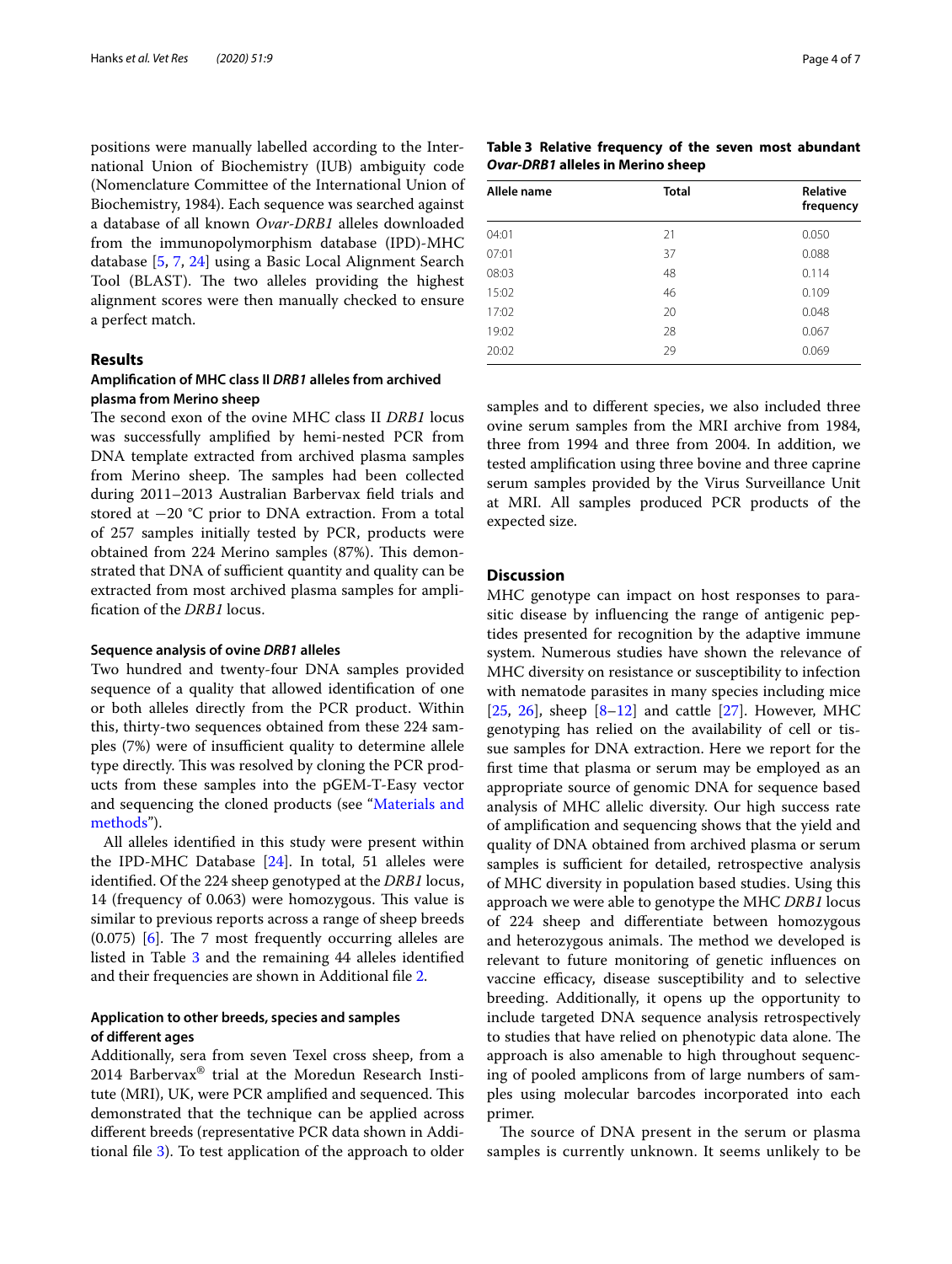derived from lysed white blood cells as the samples showed no evidence of cell lysis and the amount of DNA extracted was consistent across all samples. The most likely source is cfDNA. cfDNA was frst discovered in 1948 in human plasma [[28\]](#page-5-24) and is now known to be released by a variety of cells into the circulation [[29](#page-5-25)]. It has been shown that tissue damage such as cardiomyocyte death [\[30](#page-6-0)], infammatory processes such as venous thromboembolism [[31\]](#page-6-1) and potentially parasitic infections [[32\]](#page-6-2), may all be characterised by detection of cfDNA. This technique is non-invasive, apart from the initial blood sampling, and the use of cfDNA for biomarker discovery is rapidly increasing, particularly for diagnosis, monitoring and prognosis of specifc cancers; a "liquid biopsy" [[33\]](#page-6-3). Furthermore, cfDNA may be biologically active and has been shown to have immunoregulatory effects in macrophages in vitro [[34\]](#page-6-4).

Here, to demonstrate application of the technique, we focused on amplifcation of the highly polymorphic second exon of the MHC class II *DRB1* gene in sheep, the major region encoding the peptide-antigen binding site [\[35\]](#page-6-5). However, this approach is equally applicable to other loci that may infuence or be used as markers of response to vaccination or infection. Having established the technique, it will be important to determine its wider applicability to disease monitoring, diagnostics and selective breeding. We successfully amplifed and sequenced the *DRB1* locus from 87% (224/257) of plasma samples from Australian feld trials of the Barbervax® vaccine. No novel *DRB1* alleles were identifed, which is both a testament to the comprehensive nature of the IPD-MHC database and the reliability of the approach. Contamination is a potential pitfall associated with all PCR amplifcation techniques. We had no evidence of contamination and no disparity in the number of homozygous animals in comparison to similar studies using DNA extracted from whole blood ("[Sequence analysis of ovine DRB1 alleles](#page-3-1)" section) and no evidence that one or two alleles dominated the fndings.

Optimisation of the PCR procedure by employing different combinations of primers allowed reliable identifcation of animals homozygous or heterozygous at the *DRB1* locus. Homozygosity was represented by only a small number of sheep (14). Current theory suggests that the evolution and maintenance of MHC diversity is likely to be driven by interaction with rapidly evolving pathogens and that heterozygosity ofers some advantage in protection against infection [[10](#page-5-26), [36,](#page-6-6) [37\]](#page-6-7). It is worth noting that homozygosity at the *DRB1* locus does not mean that the animal is always homozygous across the MHC class II region. The ovine MHC class II region includes a range of polymorphic *DQ* loci [\[38](#page-6-8)] and a number of studies have identifed diversity at the duplicated *DQA* and *DQB* loci linked with identical *DRB1* alleles [[4\]](#page-5-3).

A total of 224 Merino sheep were successfully genotyped at the *DRB1* locus. Fifty-one alleles were identifed at relative frequencies ranging from 0.114 to 0.002; the level of heterozygosity supports the concept that all available alleles were amplified. The same PCR primer combinations amplifed *DRB1* from DNA isolated from the serum of Texel cross sheep and from bovine and caprine serum, demonstrating the wide applicability of the technique, although primer optimisation may be required for each species. In previous studies, the primer combinations employed in this study successfully amplifed *DRB1* from genomic DNA obtained from whole blood samples from a range of sheep breeds [[6\]](#page-5-5) and from goats [[39](#page-6-9), [40](#page-6-10)]. In this study, amplifcation of the *Ovar*-*DRB1* locus failed in 33 samples. This is most likely due to degradation of the DNA following storage and freeze/thaw cycles rather than a failure to amplify certain alleles.

No specifc *DRB1* alleles have previously been associated with resistance to *H. contortus* infection although microsatellite [[10](#page-5-26)] and single nucleotide polymorphisms within *Ovar*-*DRB1* have been identifed in resistant and susceptible sheep from St. Croix, Katahdin and Dorper breeds [[12\]](#page-5-8). One *DRB1* allele (11:01) has been associated in Sufolk sheep with lower worm burdens and higher mast cell and plasma platelet counts following infection with the GIN *Teladorsagia circumcincta* [[36](#page-6-6)] and with reduced faecal egg count in Texel breed sheep [[41](#page-6-11)]. In future vaccine studies, where more comprehensive information is available, such as animal pedigree, formal statistical generalised linear mixed modelling (GLMM) may be applied to determine any associations between MHC genotype and vaccine efficacy, to better understand host protective responses to vaccination and infection.

In summary, this is the frst report of DNA extraction and amplifcation from plasma or sera for retrospective use in genetic analysis of the outcome of a vaccine feld trial. Moreover, we routinely extracted good quality DNA from samples stored for many years, demonstrating a new route to accessing genetic information from archived samples that can be widely applied to examine the efects of MHC and other genes on the outcome of parasitic infections. While this study focussed on the MHC class II *DRB1* locus, the approach is equally applicable to retrospective studies of genetic diversity at other loci.

#### **Supplementary information**

**Supplementary information** accompanies this paper at [https://doi.](https://doi.org/10.1186/s13567-020-0737-9) [org/10.1186/s13567-020-0737-9.](https://doi.org/10.1186/s13567-020-0737-9)

<span id="page-4-0"></span>**Additional fle 1. Diagram of** *Ovar***-***DRB1* **Exon 2 region showing the position of each primer used in PCR genotyping.**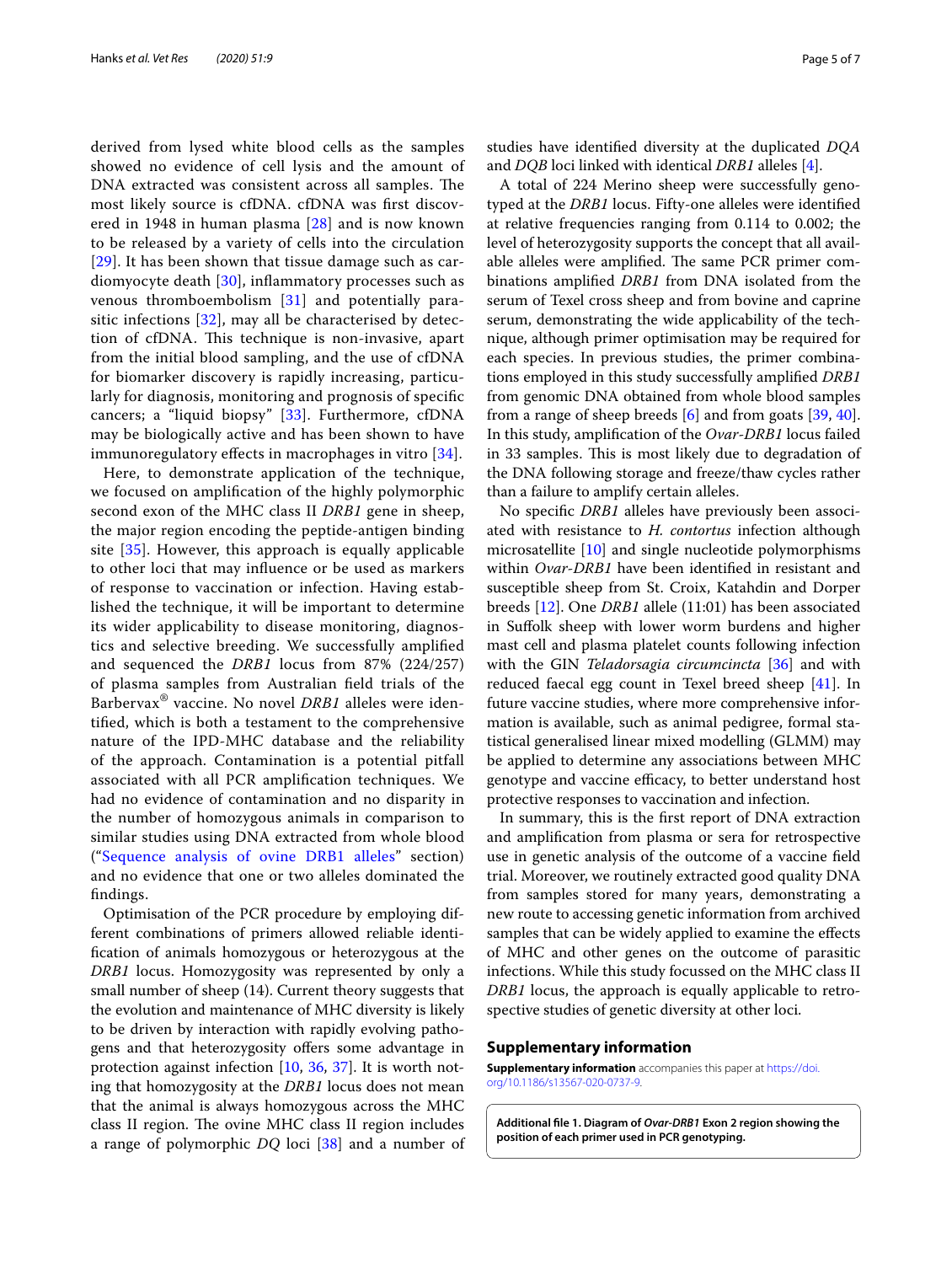#### <span id="page-5-20"></span>**Additional fle 2. Low frequency** *Ovar***-***DRB1* **alleles sequenced from Merino sheep.**

**Additional fle 3. Specifc PCR amplifcation of** *Ovar***-***DRB***-***1* **exon 2 using hemi-nested PCR.** Agarose gel electrophoresis of PCR products of DNA from plasma of seven Merinos lambs (1–7). Negative control PCR (N, no template DNA) showed no amplifed product. Mr indicates 100 bp DNA ladder.

#### **Abbreviations**

MHC: major histocompatibility complex; GIN: gastrointestinal nematode; cfDNA: cell-free DNA; gDNA: genomic DNA; IPD: immunopolymorphism database; BLAST: Basic Local Alignment Search Tool.

#### **Acknowledgements**

Funders: Moredun Foundation and University of Glasgow Industrial Partnership Ph.D. studentship. TNM, HT, KTB, JPA are supported by the Scottish Government's Rural and Environment Science and Analytical Services (RESAS) Strategic Research Programme 2016–2021. The authors thank W. David Smith and George F Newlands for helpful discussions during the preparation of this manuscript, access to plasma samples and data associated with the Australian Barbervax<sup>®</sup> field trials, and thank Adam Hayward for comments on the manuscript. The Barbervax<sup>®</sup> trials from which plasma samples were obtained were funded by Meat and Livestock Australia (MLA) and the authors acknowledge the assistance of CSIRO and VHR in the sample collection.

#### **Authors' contributions**

EH, KTB and CB designed the experiments. EH performed the experiments with HT in an advisory role. JP-A and TNMcN contributed to data analysis and writing of the manuscript. All authors read and approved the fnal manuscript.

#### **Competing interests**

The authors declare that they have no competing interests.

#### **Author details**

<sup>1</sup> Institute of Biodiversity, Animal Health and Comparative Medicine, University of Glasgow, Bearsden Road, Glasgow G61 1QH, UK. <sup>2</sup> Moredun Research Institute, Pentlands Science Park, Penicuik, Edinburgh EH26 0PZ, UK.<sup>3</sup> Biomathematics and Statistics Scotland, JCMB, The King's Buildings, Peter Guthrie Tait Road, Edinburgh EH9 3FD, UK.<sup>4</sup> SAC Consulting: Veterinary Services, SRUC Veterinary Services, Pentland Science Park, Bush Loan, Penicuik, Midlothian EH26 0PZ, UK.

# Received: 2 December 2019 Accepted: 16 January 2020

#### **References**

- <span id="page-5-0"></span>Khetrapal P, Lee MWL, Tan WS, Dong L, de Winter P, Feber A, Kelly JD (2018) The role of circulating tumour cells and nucleic acids in blood for the detection of bladder cancer: a systematic review. Cancer Treat Rev 66:56–63
- <span id="page-5-1"></span>2. Pös O, Biró O, Szemes T, Nagy B (2018) Circulating cell-free nucleic acids: characteristics and applications. Eur J Hum Genet 26:937–945
- <span id="page-5-2"></span>3. National Centre for the Replacement Refnement & Reduction of Animals in Research. [https://www.nc3rs.org.uk/the-3rs.](https://www.nc3rs.org.uk/the-3rs) Accessed 20 Sept 2019
- <span id="page-5-3"></span>4. Atlija M, Gutierrez-Gil B, Arranz JJ, Semmer J, Stear MJ, Buitkamp J (2015) Major histocompatibility complex class IIB polymorphism in an ancient Spanish breed. Immunogenetics 67:531–537
- <span id="page-5-4"></span>5. Ballingall KT, Herrmann-Hoesing L, Robinson J, Marsh SGE, Stear MJ (2011) A single nomenclature and associated database for alleles at the major histocompatibility complex class II *DRB1* locus. Tissue Antigens 77:546–553
- <span id="page-5-5"></span>6. Ballingall KT, Tassi R (2010) Sequence-based genotyping of the sheep MHC class II DRB1 locus. Immunogenetics 62:31–39
- <span id="page-5-6"></span>7. Maccari G, Robinson J, Ballingall K, Guethlein LA, Grimholt U, Kaufman J, Ho C-S, de Groot NG, Flicek P, Bontrop RE, Hammond JA, Marsh SGE (2017) IPD-MHC 2.0: an improved inter-species database for the study of the major histocompatibility complex. Nucleic Acids Res 45:D860–D864
- <span id="page-5-7"></span>8. Schwaiger FW, Gostomski D, Stear M, Duncan JL, McKellar QA, Epplen JT, Buitkamp J (1995) An ovine major histocompatibility complex DRB1 allele is associated with low faecal egg count following natural, predominantly *Ostertagia circumcincta* infection. Int J Parasitol 25:815–822
- 9. Paterson S, Wilson K, Pemberton JM (1998) Major histocompatibility complex variation associated with juvenile survival and parasite resistance in a large unmanaged ungulate population (*Ovis aries* L.). Proc Natl Acad Sci U S A 95:3714–3719
- <span id="page-5-26"></span>10. Castillo JA, Medina RD, Villalobos JM, Gayosso-Vazquez A, Ulloa-Arvizu R, Rodriguez RA, Ramirez HP, Morales RA (2011) Association between major histocompatibility complex microsatellites, fecal egg count, blood packed cell volume and blood eosinophilia in Pelibuey sheep infected with *Haemonchus contortus*. Vet Parasitol 177:339–344
- 11. Valilou RH, Rafat SA, Notter DR, Shojda D, Moghaddam G, Nematollahi A (2015) Fecal egg counts for gastrointestinal nematodes are associated with a polymorphism in the MHC-DRB1 gene in the Iranian Ghezel sheep breed. Front Genet 6:105
- <span id="page-5-8"></span>12. Estrada-Reyes ZM, Tsukahara Y, Goetsch AL, Gipson TA, Sahlu T, Puchala T, Wang Z, Hart SP, Mateescu RG (2018) Efect of Ovar-DRA and Ovar-DRB1 genotype in small ruminants with haemonchosis. Parasite Immunol 40:e12534
- <span id="page-5-9"></span>13. Rist CL, Garchitorena A, Ngonghala CN, Gillespie TR, Bonds MH (2015) The burden of livestock parasites on the poor. Trends Parasitol 31:527–530
- <span id="page-5-10"></span>14. Kaplan RM, Vidyashankar AN (2012) An inconvenient truth: global worming and anthelmintic resistance. Vet Parasitol 186:70–78
- <span id="page-5-11"></span>15. Emery DL, Hunt PW, Le Jambre LF (2016) *Haemonchus contortus*: the then and now, and where to from here? Int J Parasitol 46:755–769
- <span id="page-5-12"></span>16. Amarante AFT (2014) Sustainable worm control practices in South America. Small Ruminant Res 118:56–62
- <span id="page-5-13"></span>17. The Australian Barbervax® website. [www.barbervax.com.au](http://www.barbervax.com.au). Accessed 7 Jan 2018
- <span id="page-5-14"></span>18. The South African Barbervax® website. [https://vet360.vetlink.co.za/cpd](https://vet360.vetlink.co.za/cpd-wirevax-vaccination-haemonchus-contortus-sheep/)[wirevax-vaccination-haemonchus-contortus-sheep/](https://vet360.vetlink.co.za/cpd-wirevax-vaccination-haemonchus-contortus-sheep/). Accessed 1 Dec 2018
- <span id="page-5-15"></span>19. Munn EA, Smith TS, Smith H, James FM, Smith FC, Andrews SJ (1997) Vaccination against *Haemonchus contortus* with denatured forms of the protective antigen H11. Parasite Immunol 19:243–248
- 20. Newton SE, Munn EA (1999) The development of vaccines against gastrointestinal nematode parasites, particularly *Haemonchus contortus*. Parasitol Today 15:116–122
- <span id="page-5-16"></span>21. Roberts B, Antonopoulos A, Haslam SM, Dicker AJ, McNeilly TN, Johnston SL, Dell A, Knox DP, Britton C (2013) Novel expression of *Haemonchus contortus* vaccine candidate aminopeptidase H11 using the free-living nematode *Caenorhabditis elegans*. Vet Res 44:111
- <span id="page-5-17"></span>22. The Meat and Livestock Australia website. [https://www.mla.com.au/](https://www.mla.com.au/research-and-development/search-rd-reports/final-report-details/Animal-Health-and-Biosecurity/A-commercial-vaccine-for-Barbers-pole-worm-further-development/171) [research-and-development/search-rd-reports/fnal-report-details/Anima](https://www.mla.com.au/research-and-development/search-rd-reports/final-report-details/Animal-Health-and-Biosecurity/A-commercial-vaccine-for-Barbers-pole-worm-further-development/171) [l-Health-and-Biosecurity/A-commercial-vaccine-for-Barbers-pole-worm](https://www.mla.com.au/research-and-development/search-rd-reports/final-report-details/Animal-Health-and-Biosecurity/A-commercial-vaccine-for-Barbers-pole-worm-further-development/171)[further-development/171.](https://www.mla.com.au/research-and-development/search-rd-reports/final-report-details/Animal-Health-and-Biosecurity/A-commercial-vaccine-for-Barbers-pole-worm-further-development/171) Accessed 3 Apr 2018
- <span id="page-5-18"></span>23. Salle G, Laing R, Cotton JA, Maitland K, Martinelli A, Holroyd N, Tracey A, Berriman M, Smith WD, Newlands GFJ, Hanks E, Devaney E, Britton C (2018) Transciptomic profling of nematode parasites surviving vaccine exposure. Int J Parasitol 48:395–402
- <span id="page-5-19"></span>24. The (IPD)-MHC database. [www.ebi.ac.uk/ipd/mhc/group/OLA/](http://www.ebi.ac.uk/ipd/mhc/group/OLA/). Accessed 8 Jan 2018
- <span id="page-5-21"></span>25. Meyer-Lucht Y, Sommer S (2005) MHC diversity and the association to nematode parasitism in the yellow-necked mouse (*Apodemus favicollis*). Mol Ecol 14:2233–2243
- <span id="page-5-22"></span>26. Rodrigues RM, Silva NM, Gonçalves AL, Cardoso CR, Alves R, Gonçalves FA, Beletti ME, Ueta MT, Silva JS, Costa-Cruz JM (2009) Major histocompatibility complex (MHC) class II but not MHC class I molecules are required for efficient control of *Strongyloides venezuelensis* infection in mice. Immunology 128:e432–e441
- <span id="page-5-23"></span>27. Stear MJ, Hetzel DJ, Brown SC, Gershwin LJ, Mackinnon MJ, Nicholas FW (1990) The relationships among ecto- and endoparasite levels, class I antigens of the bovine major histocompatibility system, immunoglobulin E levels and weight gain. Vet Parasitol 34:303–321
- <span id="page-5-24"></span>28. Mandel P, Metais P (1948) Les acides nucléiques du plasma sanguine chez l'homme. C R Seances Soc Biol Fil 142:241–243 (in French)
- <span id="page-5-25"></span>29. Stewart CM, Tsui DWY (2018) Circulating cell-free DNA for non-invasive cancer management. Cancer Genet 228–229:169–179